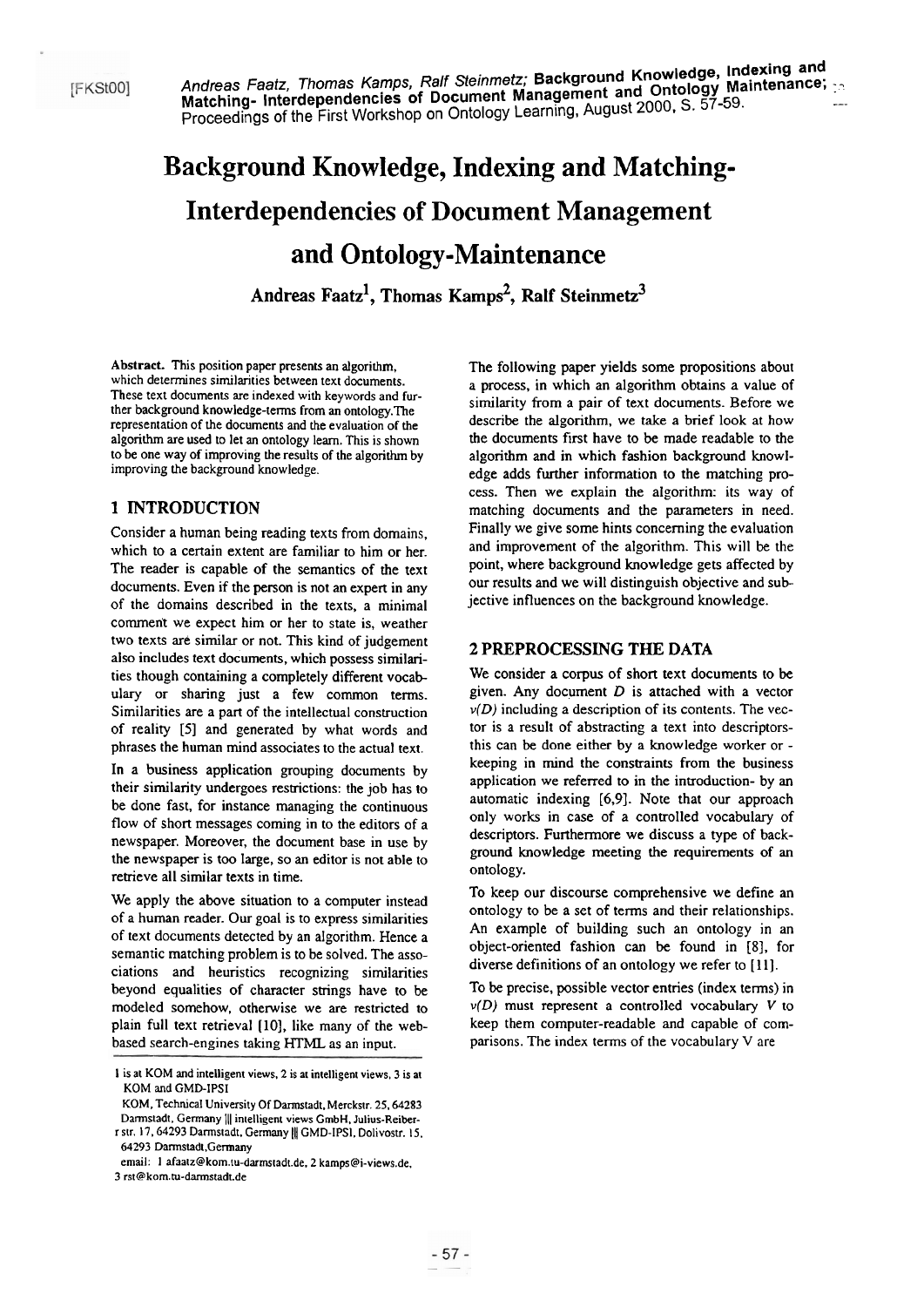exactly the concepts of a predefined ontology, connected by the ontological relations. The relations we perform with are **typed** semantic ones like 'is subconcept of', 'is differential of' or 'is associated with'. Example of an index vector: imagine a textdocument D descnbing the German chancellor Schröder visiting the U.S., where he meets President Clinton and argues with him about the chair of the IMF. The vectorial representation  $V(D)$  is:

*V(D)=* 

(THEMES: German foreign policy, Gerhard Schröder, IMF

INDIVIDUAL KEYWORDS: Gerhard Schröder, Bill Clinton, German govemment, U.S. government, IMF, Caio Koch-Weser

THEMATICAL BACKROUND-KNOWLEDGE: Germany, German government, SPD. intemational organizations, foreign policy

INDIVIDUAL BACKGROUND-KNOWLEDGE: German govemment, U.S. govemment, international organizations, USA, Germany)

The entries on THEMATICAL BACKROUND-KNOWLEDGE and INDIVIDUAL BACK-GROUND-KNOWLEDGE depend on the modeling of the ontology. usually there are a more keywords listed. THEMATICAL BACKROUND-KNOWL-EDGE refers to the key word from THEMES, INDI-VIDUAL BACKGROUND-KNOWLEDGE belongs **to** the INDIVIDUAL KEYWORDS. Repetitions of keywords are possible, intended to strengthen the importance of a keyword.

#### **3 SEMANTIC MATCHING**

#### **3.1 The algorithm**

In contrast to classical full text retrieval technology our method provides more structure. As was to be seen from the last paragraph we include background knowledge, which delivers more than Synonyms. A first version of the matching algorithm deals with a type of overlap-measuring of the entries of a pair of vectors. We named the measure 'frequency' because of the way its functionality was implemented in the Smalltalk programming language.

Let us define a frequency measure of the similarity of two sets of words as the number of words appearing in both Sets (whereby every repetition of a word is extra-counted) divided by the total of all words. An example: (sun, sun, rain) and (sun, sun, snow) have the frequency 416.

The output  $S(Q, P)$  of the matching algorithm is the similarity of a pair of documents. In fact it is a weighted sum of similarities  $S(a,f),...,S(b,i)$ , where a,...,d are the collections of keywords (i.e. the vectorial entries) from the first index vector  $V(P)$  and  $f, \ldots, i$ are the collections of keywords from the second vector *V(Q).* We assume the operation on the  $S(a,f),...,S(b,i)$  to be a linear one, which means, that a linear regression is able to estimate the participating weights *t.u,v,w.* An estimation is necessary, because we do not know anything about the contribution of each single similarity to the whole. We surnrnarize

$$
S(Q,P)=tS(a,f)+uS(b,g)+vS(d,h)+wS(b,i) \qquad (1)
$$

with the *t,u,v,w* to be estimated.

How do we get these weights ? We have to take a collection of pairs like  $(P,Q)$ , in our case we took a sample of size 50, and leave it up to a human to assign the respective similarities  $S(Q, P)$ . The rest is to be done via a multi-linear regression, minimizing sums of squared errors analogous to the well-known linear regression approach.

#### **3.2 Improvement by feedbacking**

Actually the following ideas are independent from guessing the weights *t,u,v,w* itself. Let us retum to the environment, from which the regression was implemented. We already explained , that the indexing implying the vectors *V(D)* strongly depends on how far the ontology is developed. Thus the latter fact has also qualitative impact on the results of the matching algorithm. We focus on improving the algorithm by imroving the ontology.

First, a sub-optimal<sup>1</sup> approach for judging an  $S(Q, P)$ is taking as the value of sirnilarity the percentage of positive answers (given by testing persons) to the question, if *Q* and P are similar. From now on we apply a way of grouping keywords, which is inspired by **[3],** where the authors themselves proposed to include background knowledge in their work. We make use of the 'interestingness'-measure. We want to group keywords, as the clusters with a high rate of interestingness should give hints concerning semantic relations between their participants. The exact sernantics then have to be added by human.

Let us define the interestingness [2] of a set of keywords appearing in the Same text document as the ratio of the probability of a set of keywords to the multiple of the probabilities of occurrence of the single keywords.

Two starting points of structuring the' documents before extracting interesting clusters, a subjective and an objective one, shall finish our reasonings. A subjective pre-grouping follows from what the testing persons percept as similar: we only regard to

<sup>,,</sup> **'optimal' settings would be in contrast to quantifying individual and subjective judgements** .